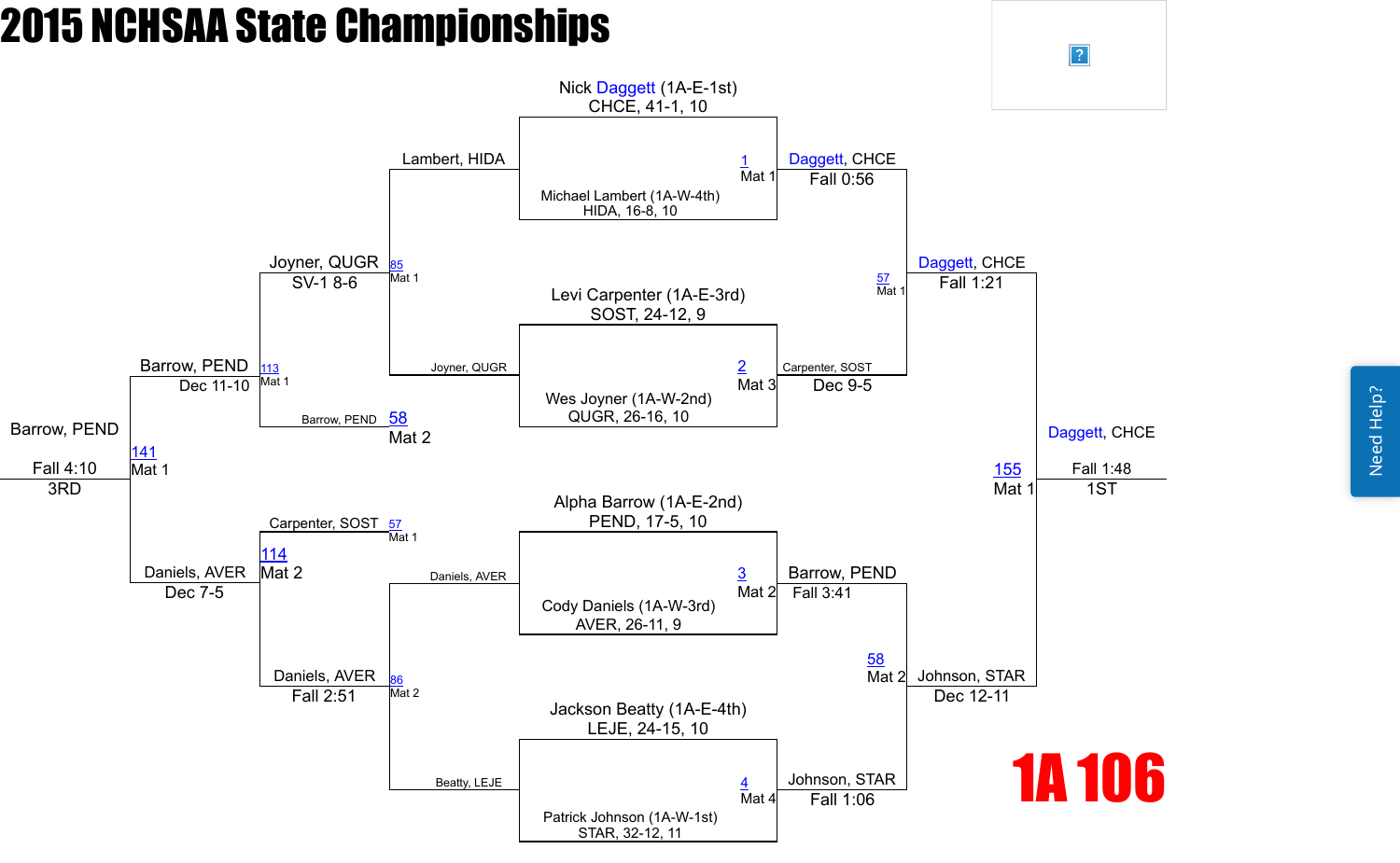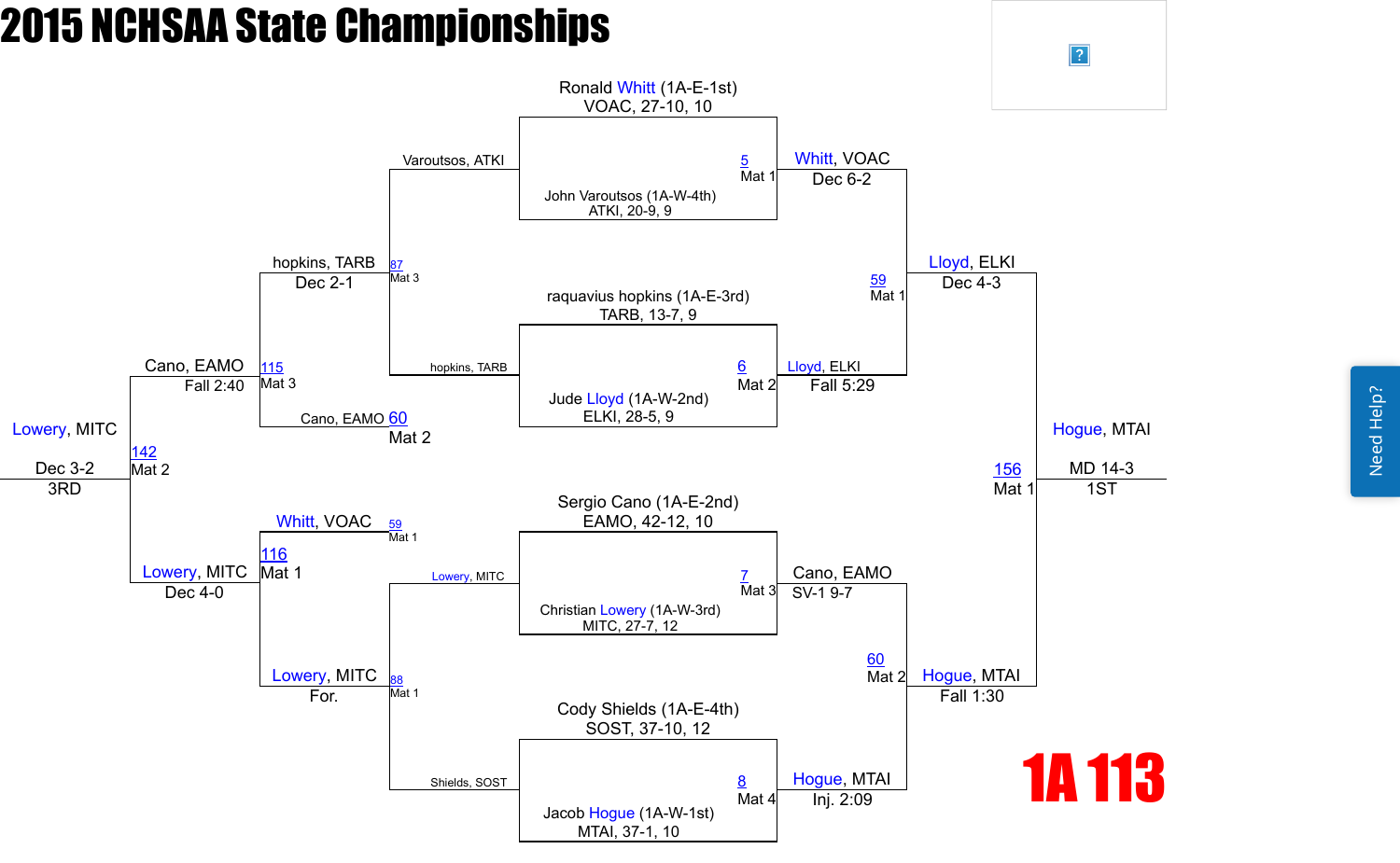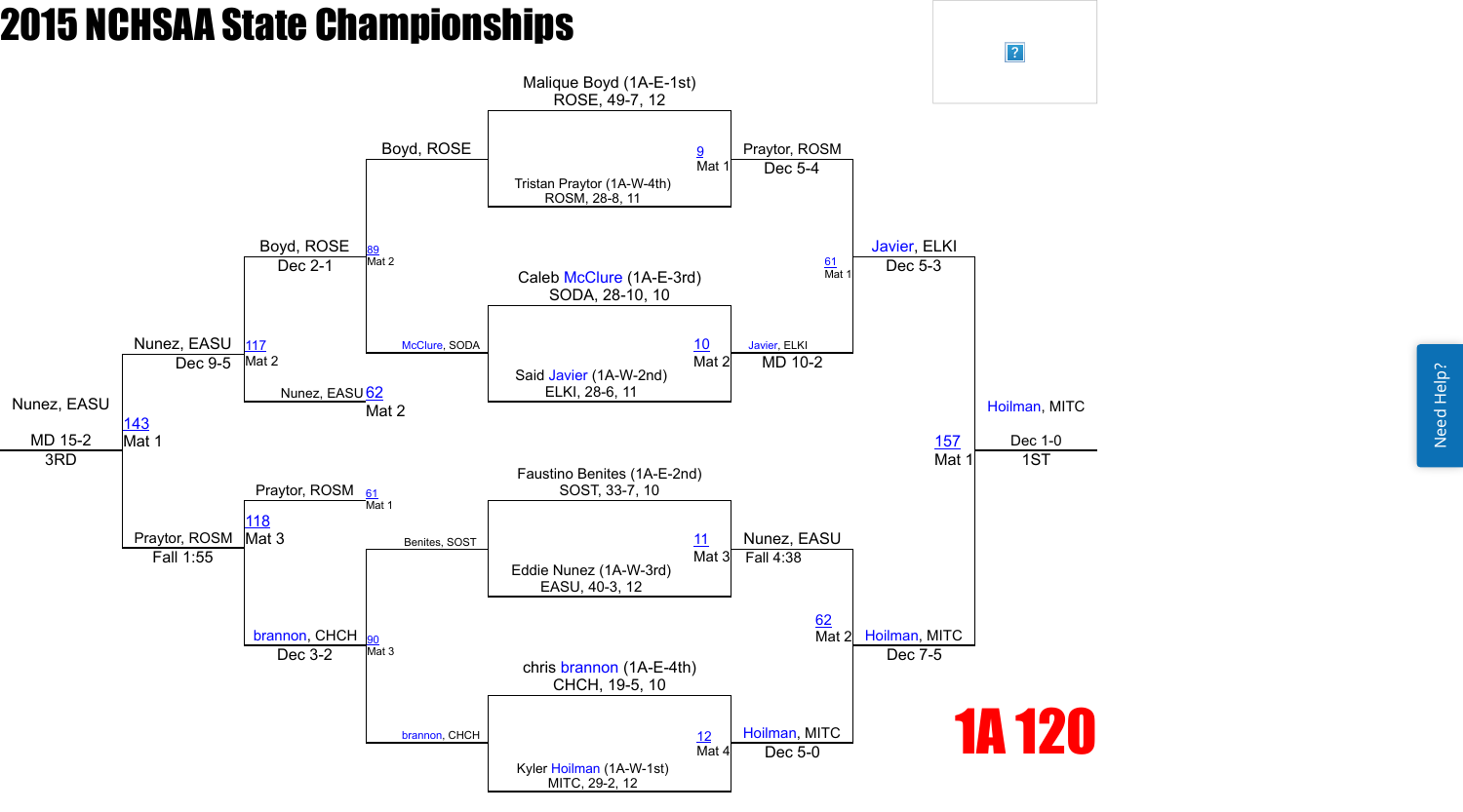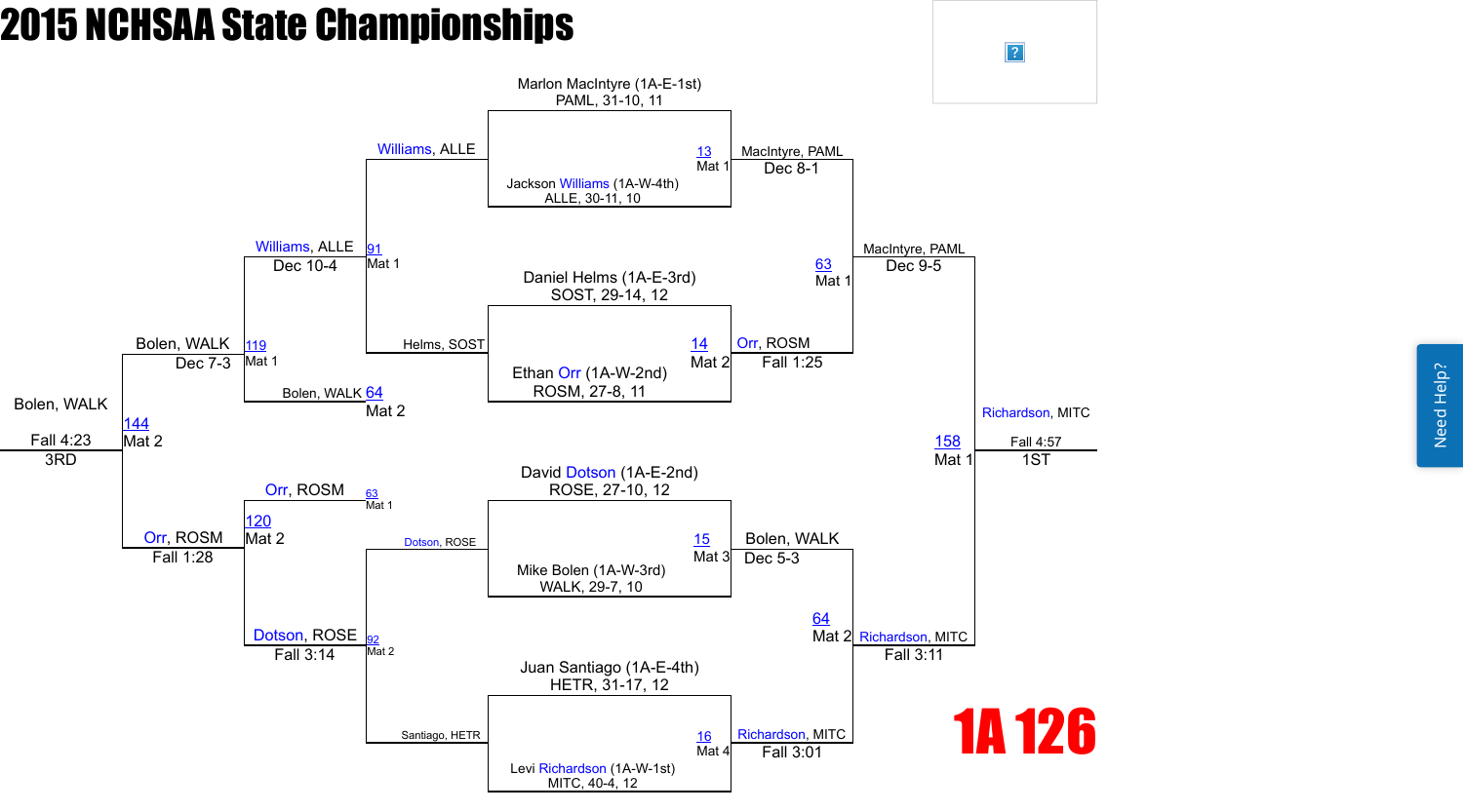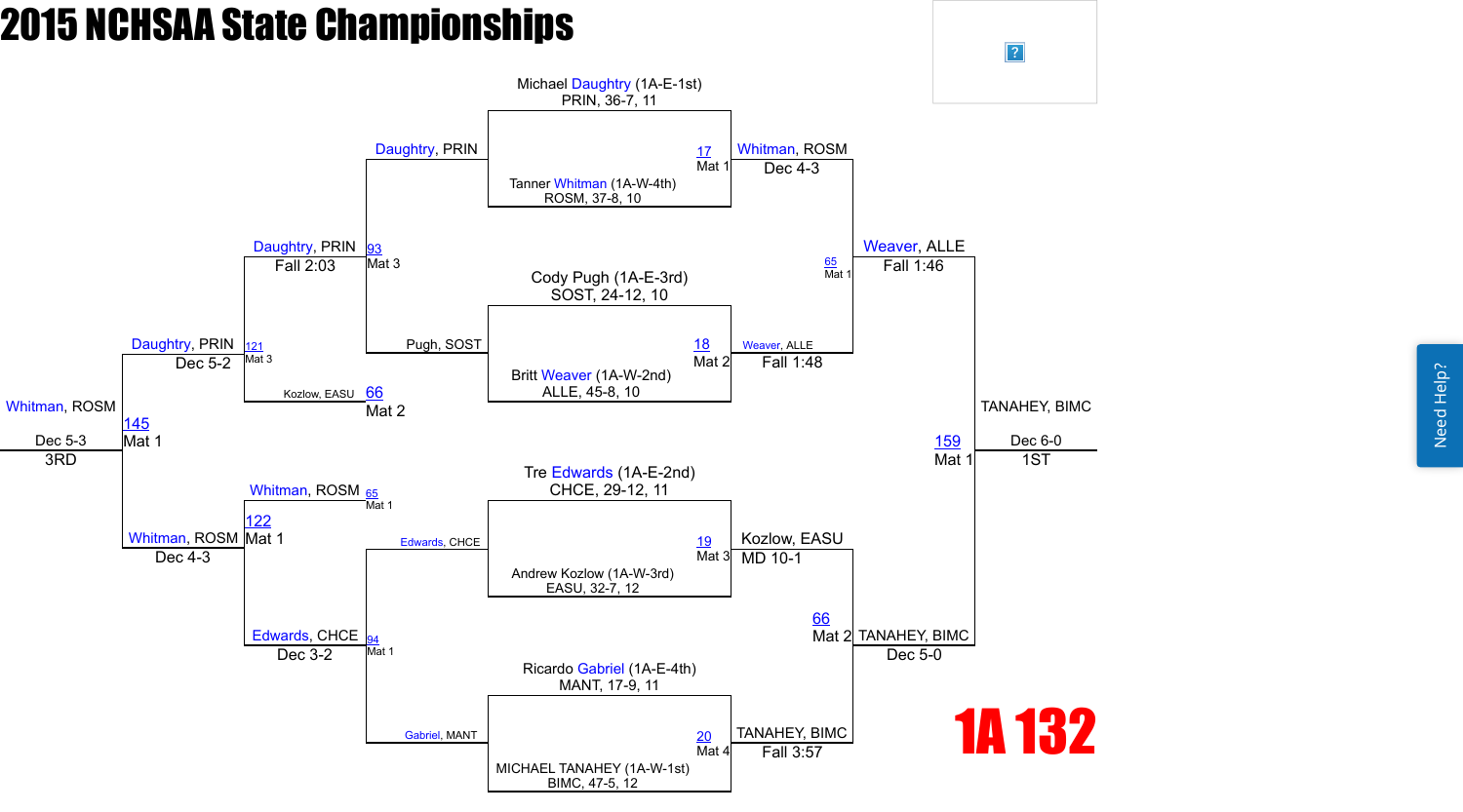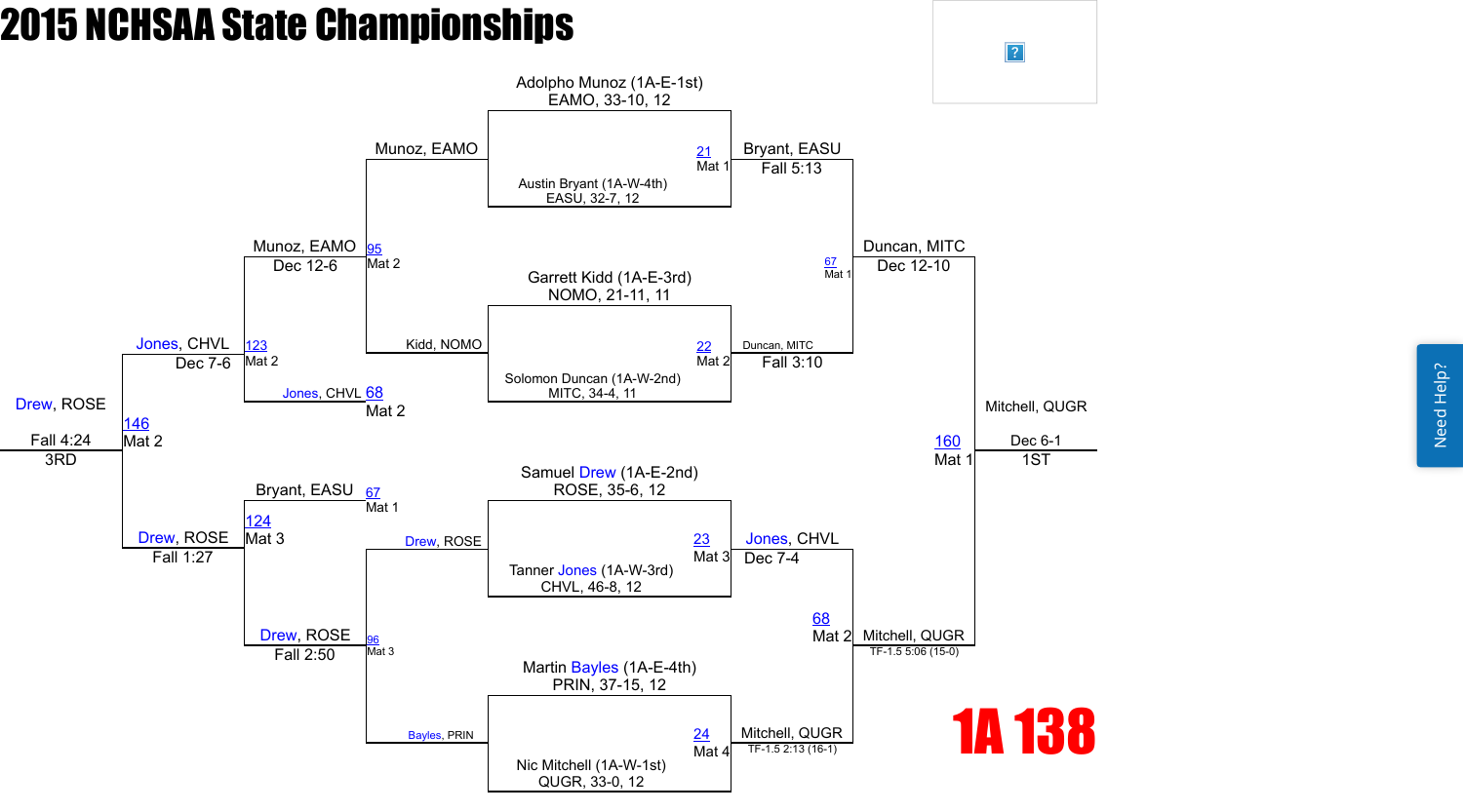Need Help? Need Help?

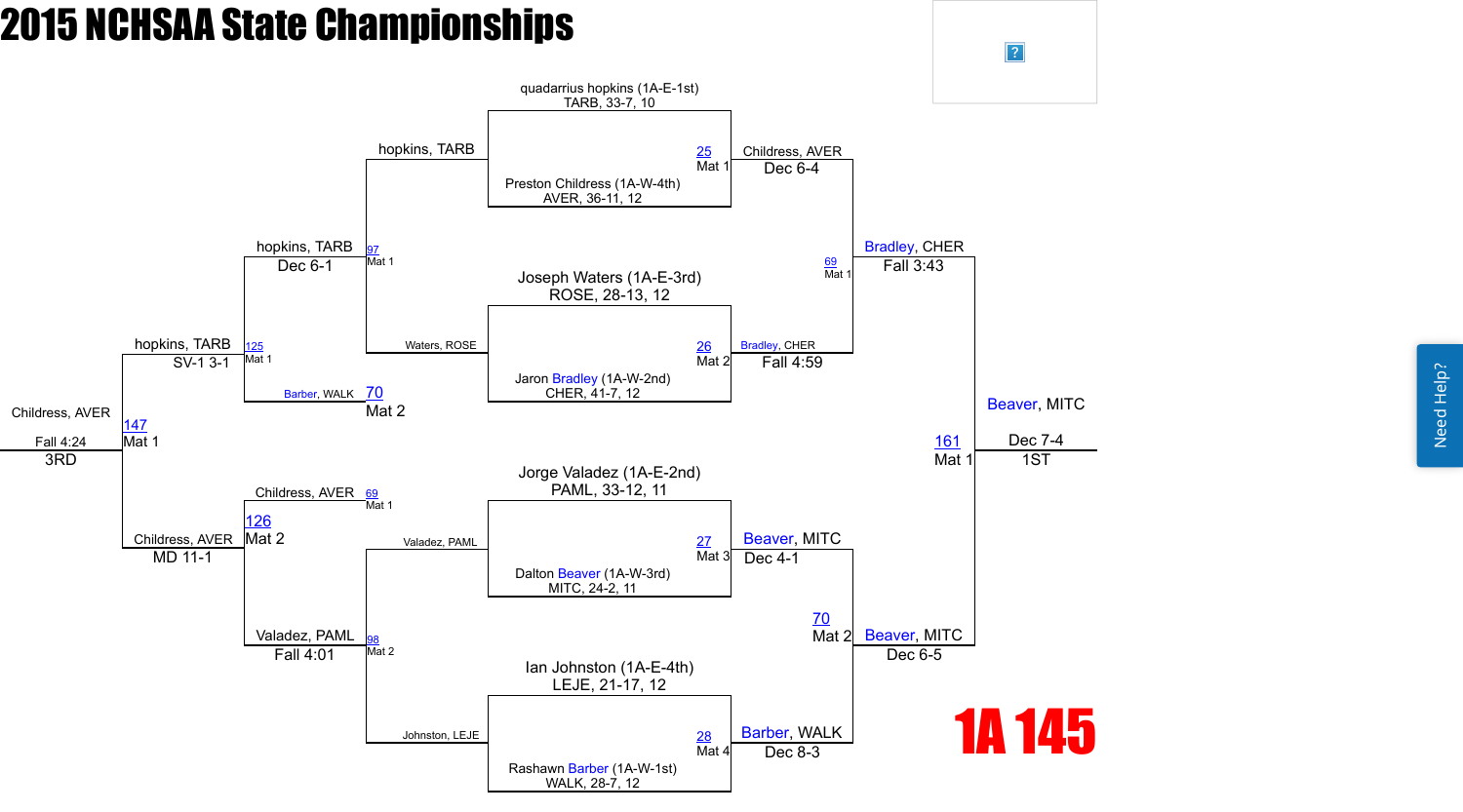Need Help? Need Help?

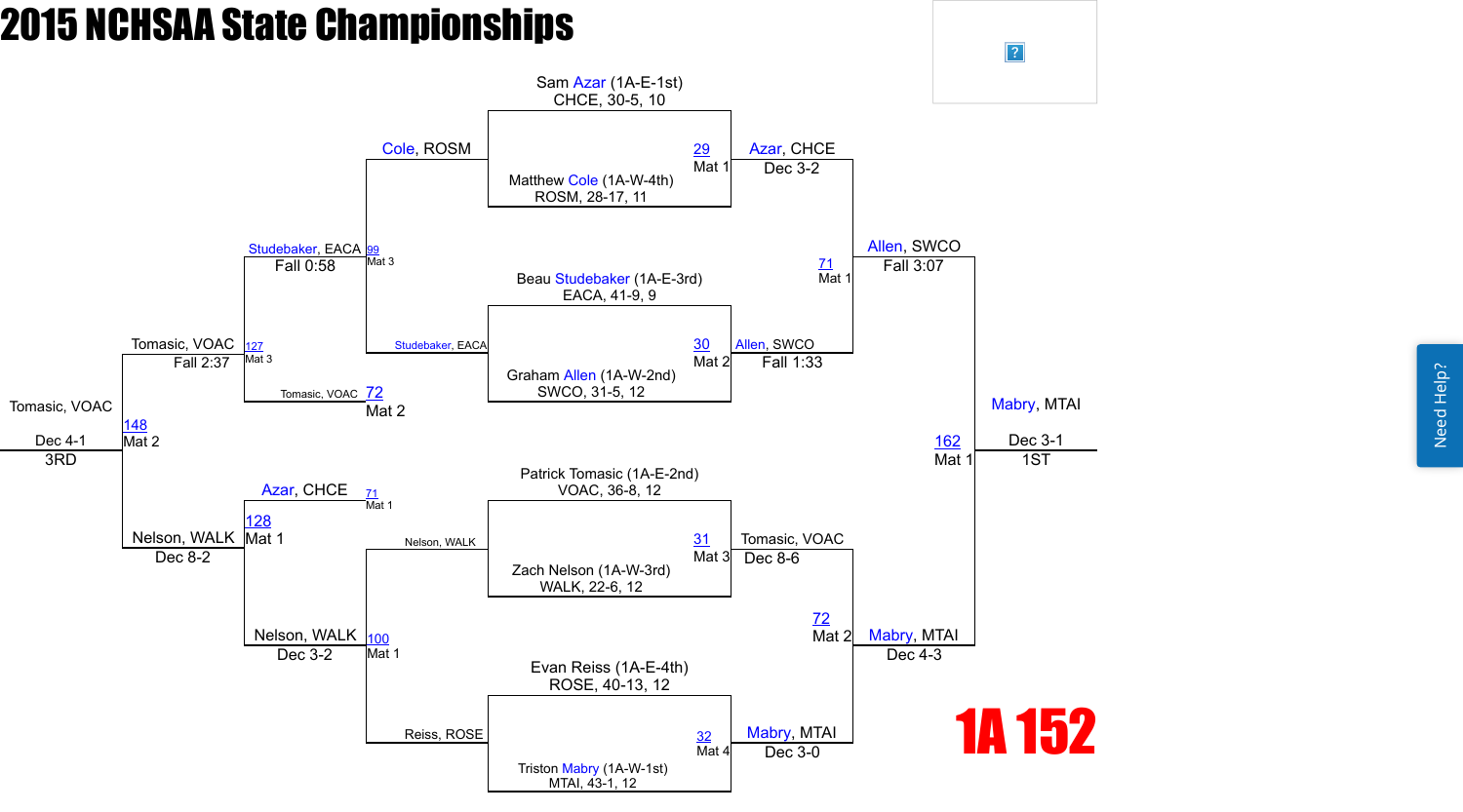Need Help? Need Help?

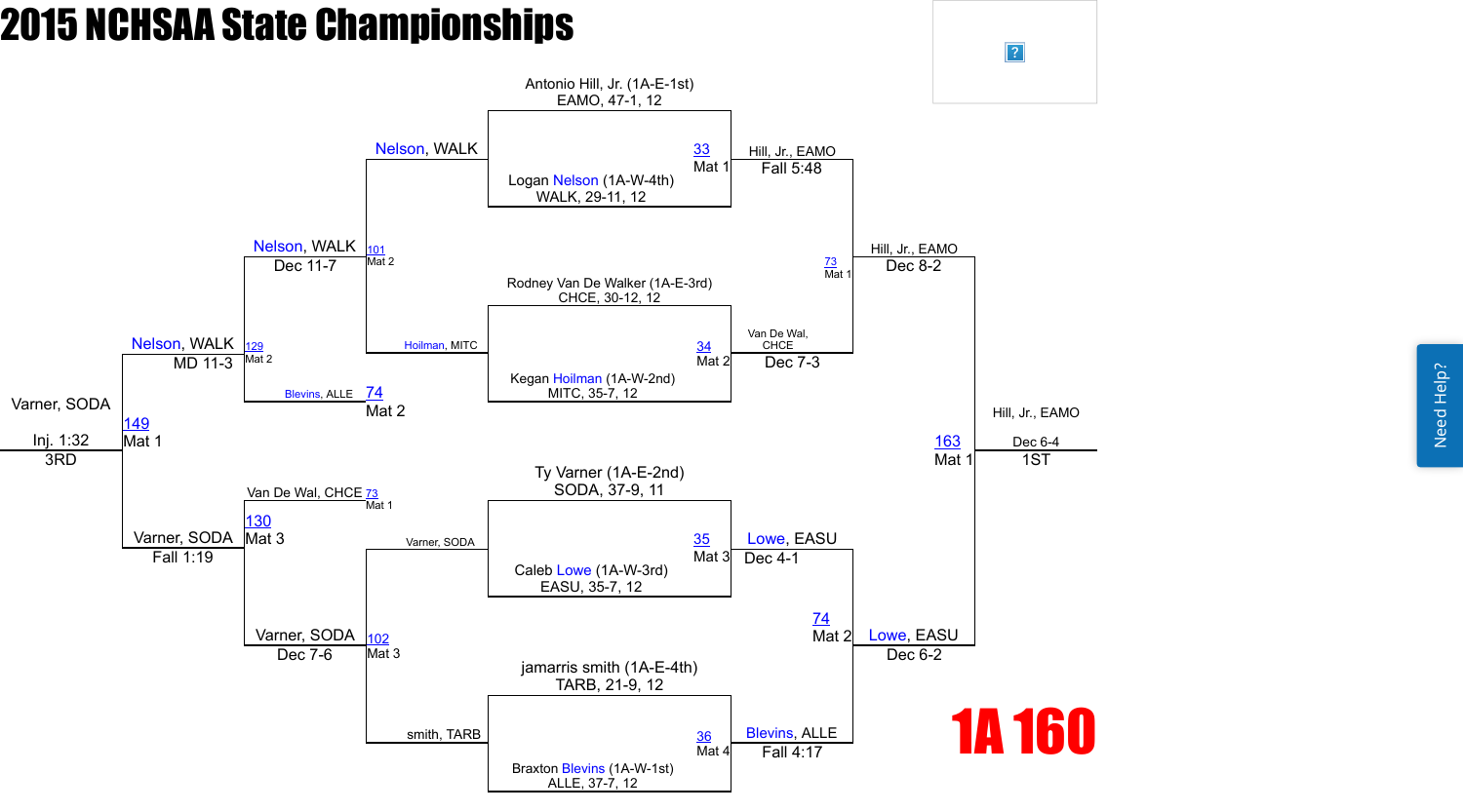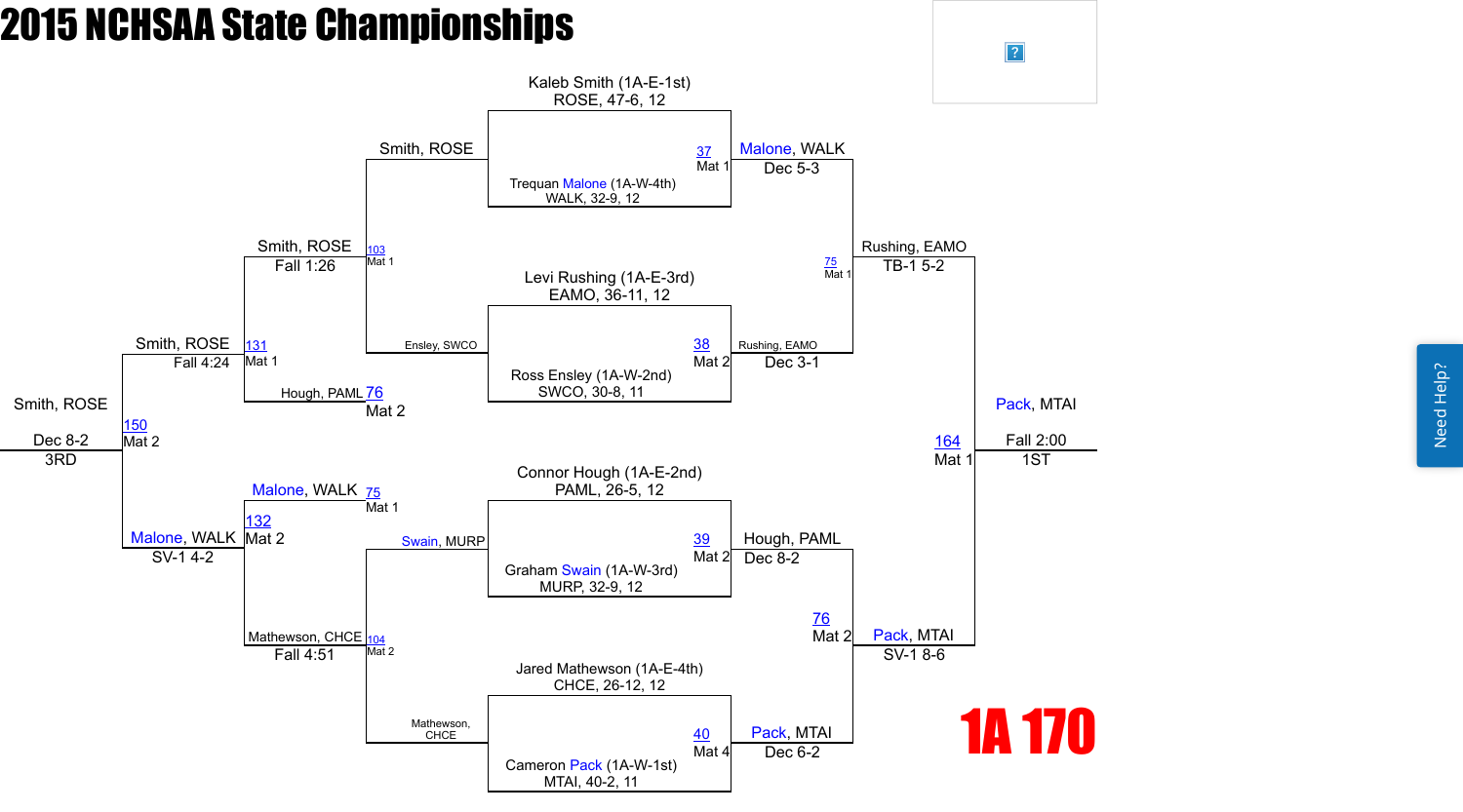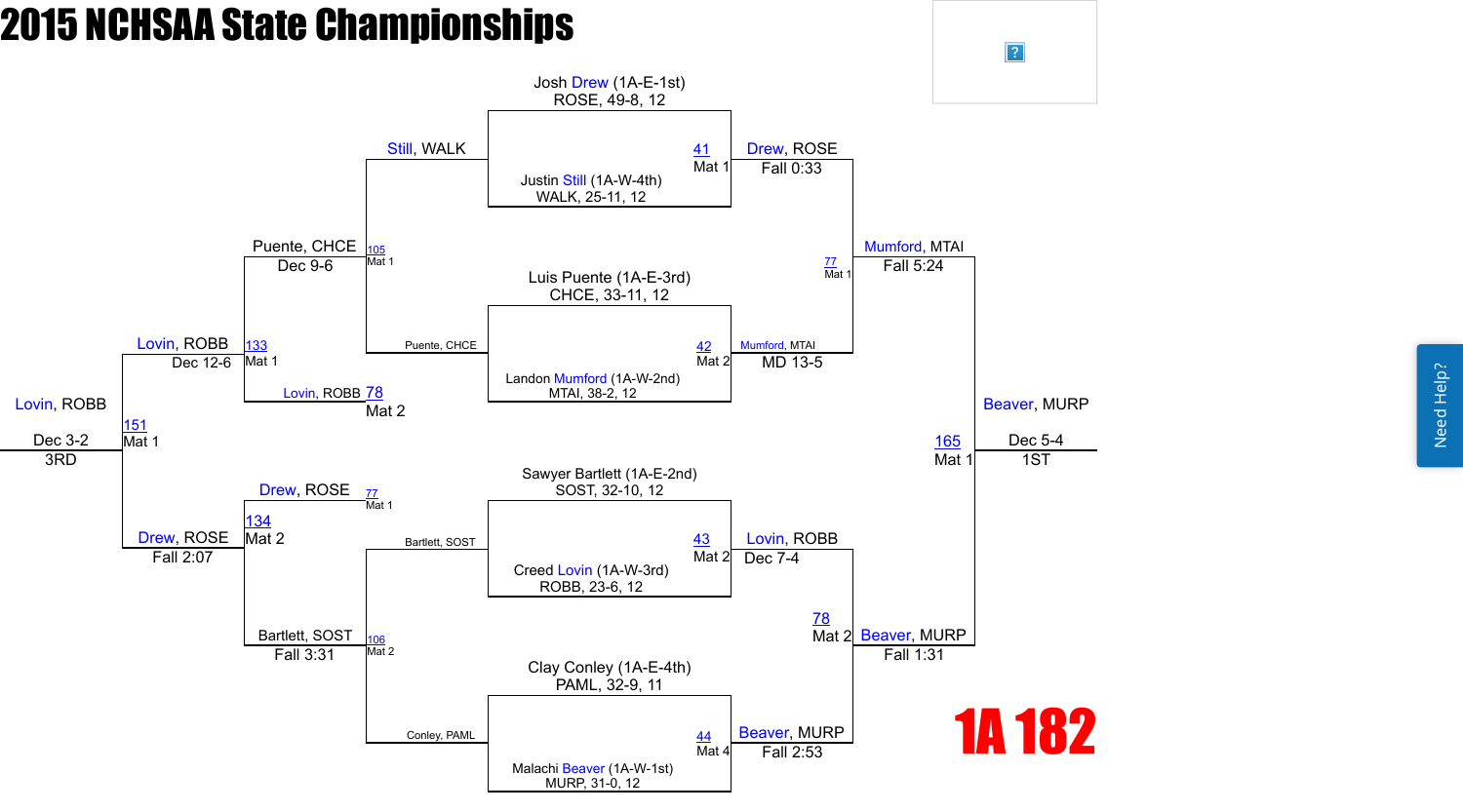Need Help? Need Help?

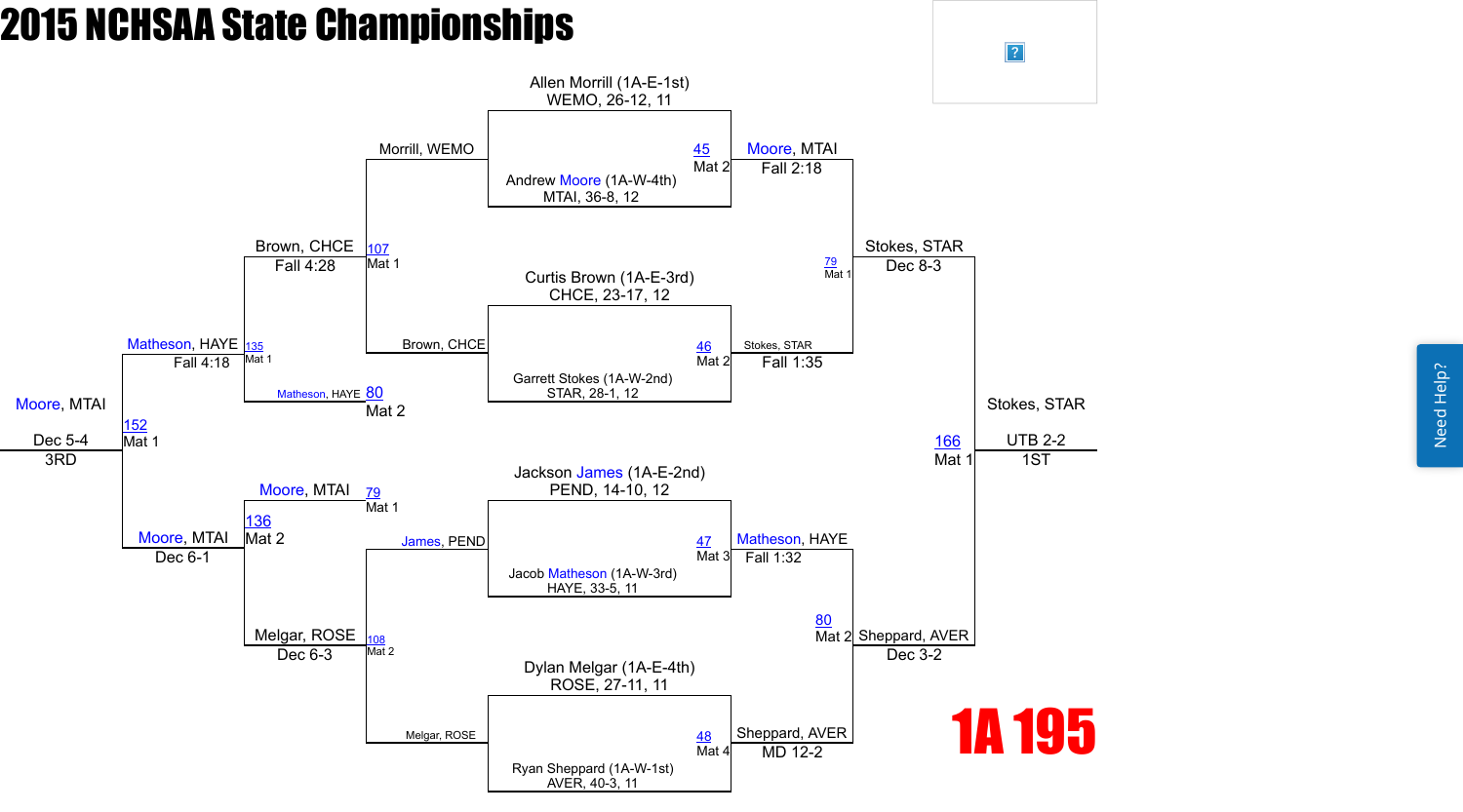